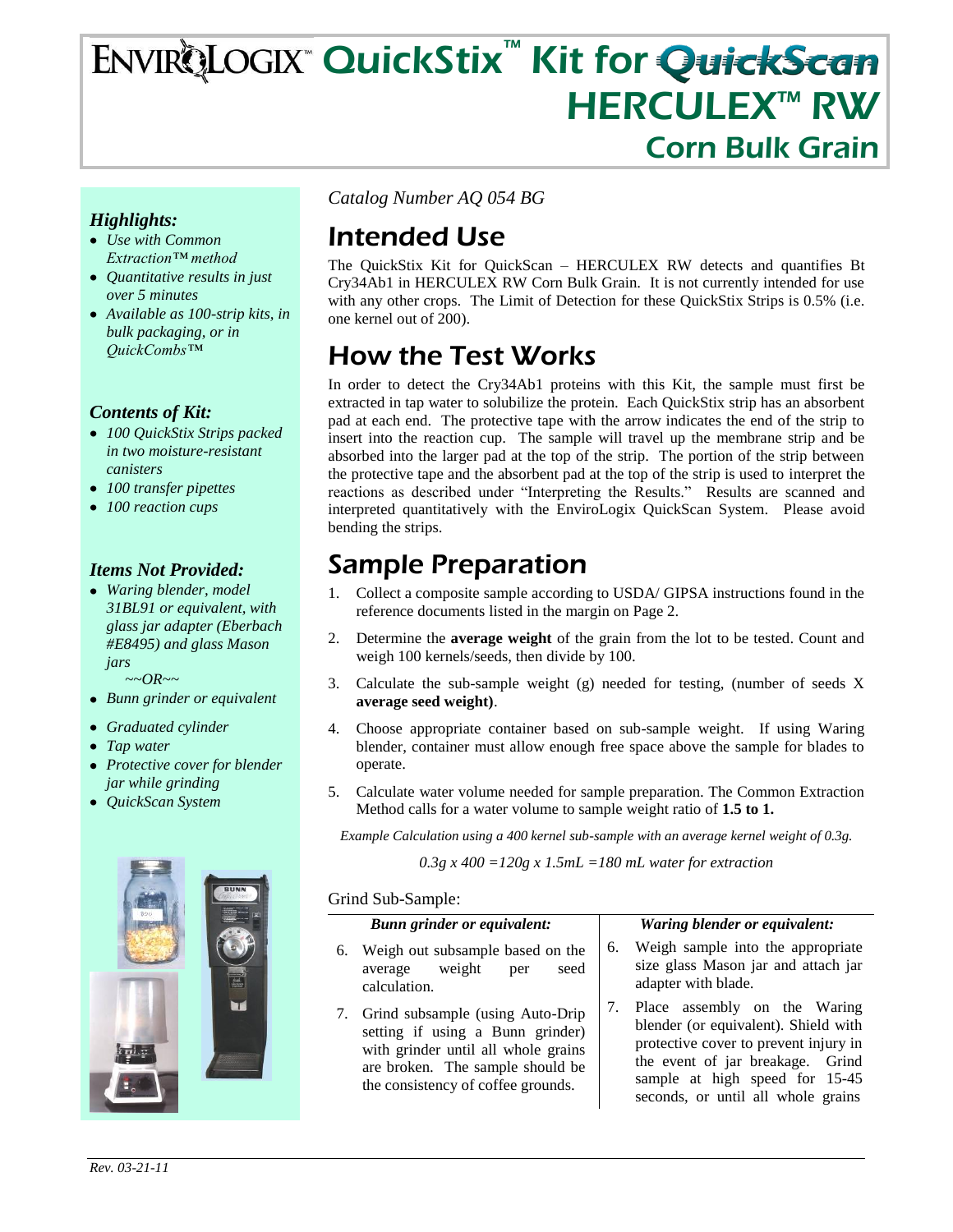#### *USDA References:*

- **http://archive.gipsa.usda.gov/ reference-library/ handbooks/grain-insp/ grbook1/bk1.pdf** - USDA Grain Inspection Handbook, Book 1, Grain Sampling.
- **http://archive.gipsa.usda.gov/ biotech/sample2.htm** - Guidance document entitled Sampling for the Detection of Biotech Grains.
- **http://archive.gipsa.usda.gov/ biotech/sample1.htm** - Practical Application of Sampling for the Detection of Biotech Grains.
- **http://archive.gipsa.usda.gov/ biotech/samplingplan1.xls -** This website provides a simple to use Sample Planner (29K Excel Spreadsheet). The planner allows you to enter different assumptions in terms of sample size, number of samples, acceptable quality level and to determine the probability of accepting lots with given concentration levels. It also plots the probabilities in graph form for easy interpretation. Specific data can be saved for documentation and future analyses.

#### *Corn Common Extraction™*

*Grams of Corn x 1.5=mL of water*

*For example, 400 kernels with an average seed weight of 0.3 g:*

> *(400 x 0.3)=120 g of corn 120 g x 1.5=180 mL water*

*Transfer 20 mL extract to cup:* 





*…or pipette to the 20 mL mark* 

#### *Bunn grinder or equivalent (cont.):*

- 8. Place subsample into an appropriately sized jar or zip-type plastic bag and add the volume of tap water calculated using the Corn Common Extraction formula (left).
- 9. Cap the jar or "zip" plastic bag and shake vigorously for 30 seconds, then allow sample to settle for another 30 seconds.

#### *Waring blender or equivalent (cont.):*

are broken. Optimum grind time may vary based on sample size and condition of equipment. The sample should be the consistency of coffee grounds.

- 8. Add the volume of tap water calculated using the Corn Common Extraction formula (left).
- 9. Cap the jar and shake vigorously for 30 seconds, then allow the sample to settle for another 30 seconds.
- 10. Transfer 20 mL of the liquid portion from above the settled sample into the sample cup. Pour extract into cup to the 20 mL line, or use a fresh pipette from the kit to transfer extract until the 20 mL line is reached (when testing smaller subsamples). **Important:** Avoid transferring particles as much as possible, and after transfer, **allow the liquid in the sample cup to settle for 30 seconds** so that any particles will settle at the bottom of the cup.
- 11. To prevent cross-contamination, thoroughly clean blender parts and jars to remove dust and residue prior to preparation of each sample. Use a new transfer pipette and reaction cup for each sample.

### How to Run the QuickStix Strip Test

- 1. Allow refrigerated canisters to come to room temperature before opening. Remove the QuickStix Strips to be used. Avoid bending the strips. Reseal the canister immediately.
- 2. Place the strip into the reaction cup provided, being sure to insert the end indicated by the arrows on the protective tape. The sample will travel up the strip.
- 3. Allow the strip to develop for 5 minutes before making final assay interpretations. Positive sample results may become obvious much more quickly.
- 4. Immediately cut off and discard the bottom section of the strip covered by the arrow tape and place in the QuickScan Reader. Strips must be read while still wet.

**NOTE: Use extreme caution to prevent sample-to-sample cross-contamination with grain, fluids, or disposables.**

### Interpreting the Results

Development of the Control Line within 5 minutes indicates that the strip has functioned properly. Any strip that does not develop a Control Line should be discarded and the sample re-tested using another strip.

Results are scanned and interpreted quantitatively with the QuickScan System. Place QuickStix Strip into the carrier, slide in, and press "Read Test" on the screen. QuickScan will return a result as "% GMO" or "<LOQ" (less than the Limit of Quantification). Please consult the QuickScan User Manual for details.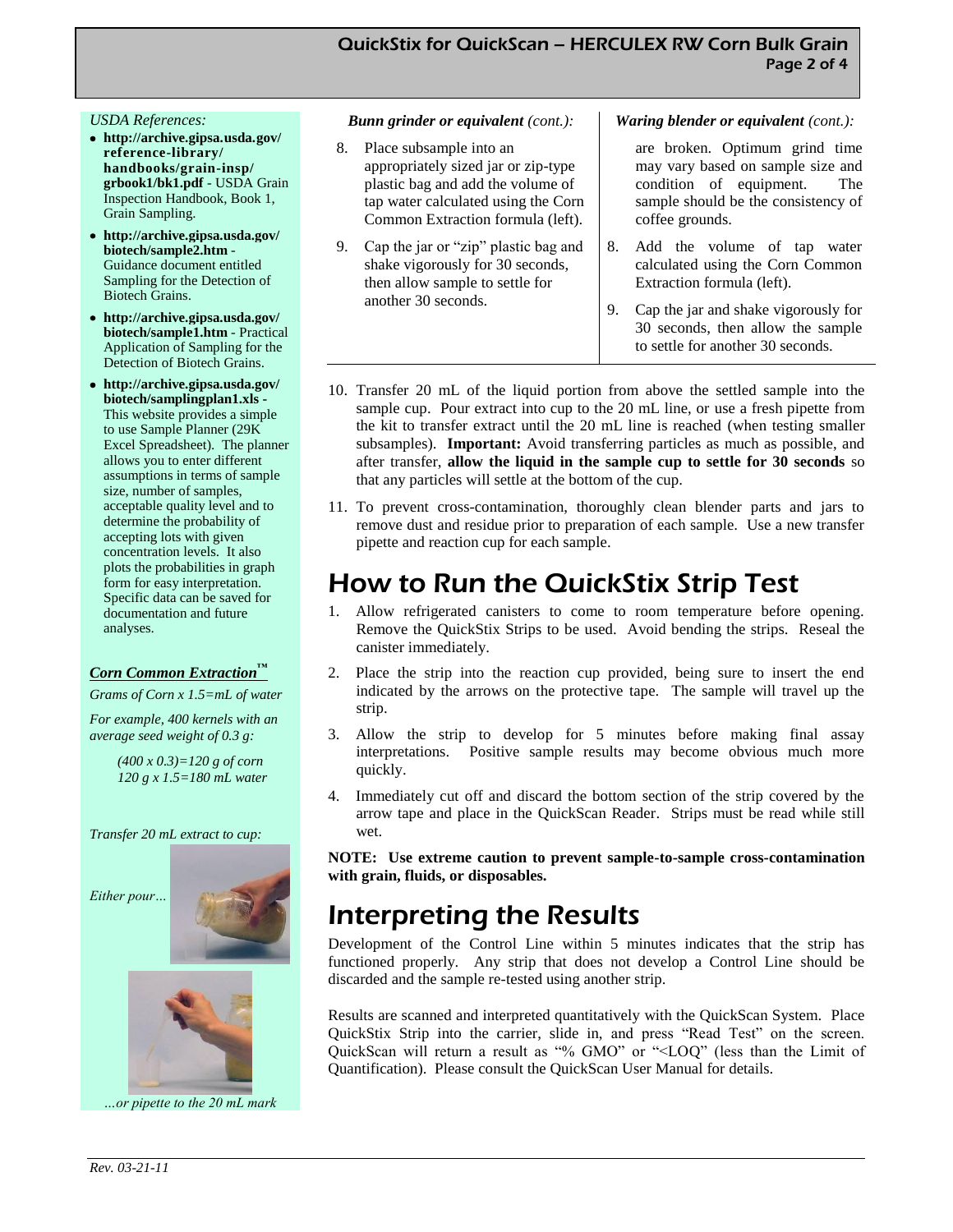

*(outlined to demonstrate cup size and markings)*



*After 30 seconds, add QuickStix to cup*



*Strip must develop a Control Line to be valid – cut where indicated and read in QuickScan System* 

### Kit Storage

QuickStix can be stored at room temperature, or refrigerated for a longer shelf life. Note the shelf life on the kit box for each storage temperature. The kit may be used in field applications; however, prolonged exposure to high temperatures may adversely affect the test results. Do not open the desiccated canister until ready to use the test strips.

## Precautions and Limitations

- This kit is designed to be quantitative using the QuickScan System.
- As with all tests, it is recommended that results be confirmed by an alternate  $\bullet$ method when necessary.
- The assay has been optimized to be used with the protocol provided in the kit. Deviation from this protocol may invalidate the results of the test.
- The results generated through the proper use of this kit reflect the condition of the working sample directly tested. Extrapolation as to the condition of the originating lot, from which the working sample was derived, should be based on sound sampling procedures and statistical calculations which address random sampling effects, non-random seed lot sampling effects and assay system uncertainty. A negative result obtained when properly testing the working sample does not necessarily mean the originating lot is entirely negative for the analyte or protein in question.
- Protect all components from hot or cold extremes of temperature when not in use. Do not leave in direct sunlight or in a vehicle.